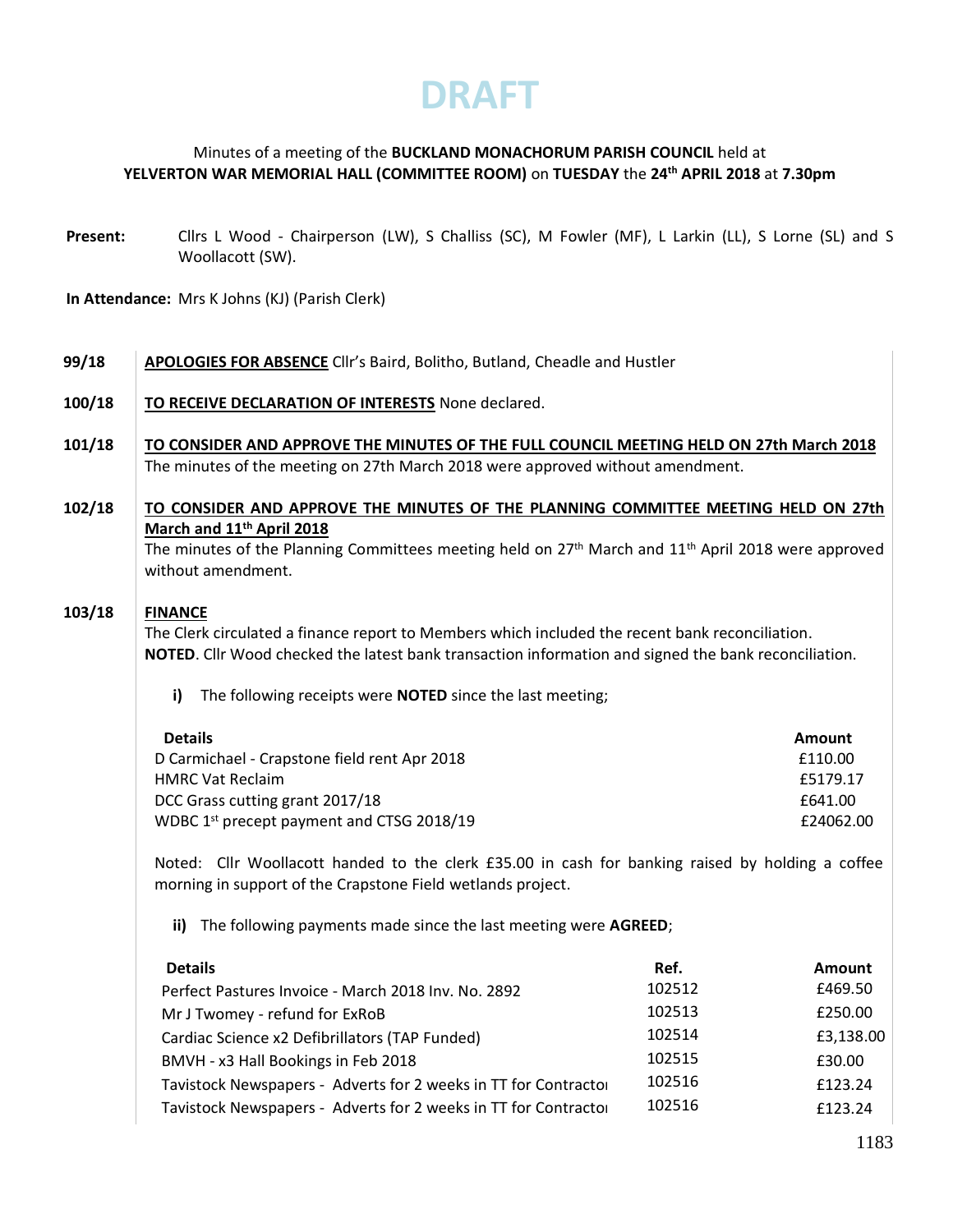| DALC Annual Subscriptions 2018/19                             | 102517 | £746.41 |
|---------------------------------------------------------------|--------|---------|
| Tavistock Taskforce x1 day work on Crapstone Field. Inv. 1009 | 102518 | £250.00 |
| Dartmoor Pest Control - Invoice. 1833                         | 102519 | £370.00 |
| Npower Yelverton Roundabout Standing Charge                   | 102520 | £27.60  |
| CCA - Hall Hire 14/02/18                                      | 102521 | £25.00  |
| BMVH - Mar 2018 inv. 47                                       | 102522 | £10.00  |
| WDBC - Bin emptying Oct 2017-Mar 2018                         | 102523 | £257.40 |

### **104/18 REPORTS FROM REPRESENTATIVES TO OUTSIDE BODIES (INCLUDES UPDATES ON WD TAP FUND PROJECTS)**

SW reported to members that the PC's recent application to the TAP fund for grant monies towards the establishment of the Crapstone field wetland project had been approved at the recent Southern Links meeting. The amount of money awarded has yet to be confirmed.

A discussion was held about holding some training sessions in CPR and use of defibrillators now that the two new defibrillators have been installed at Clearbrook and Milton Combe Village Halls. Apparently, there is a problem in obtaining the CPR dolls used in the training due to a high demand for them. A number of possibilities were discussed and it was **AGREED** that the clerk investigate possible joint funding with other charitable organisations to purchase some of the dolls. They will report back to council once they have further information.

#### **105/18 TO RECEIVE A REPORT FROM THE WDBC CLLR FOR THE WARD (CLLR CHEADLE)**

RC has requested in his absence that the PC respond to a consultation on a change in legislation that will make voluntary community buses virtually impossible to run. It was **AGREED** that RC would draft a response to Geoffrey Cox M.P. on behalf of the PC stating the reasons why the new legislation should not be brought in.

#### **106/18 TO DISCUSS ELECTIONS 2019 WITH REGARD TO HARROWBEER WARD**

SC raised this item in mind of the fact that the PC will be holding elections in 2019. Previously, the Parish has been split into 2 wards as there were too many electors in the whole of the ward some years back when a general election was called. SC queried whether we should simplify matters and revert back to the one ward covering the whole of the parish. Since raising the agenda item, they have now found out that to do this a lengthy boundary review would have to be held. The matter was discussed at it was AGREED that the current set up of 2 wards within the Parish would remain. It was clarified that with this set up there must be 2 elected members for Harrowbeer Ward and 10 members for Buckland Monachorum ward.

#### **107/18 UPDATE ON ROAD WARDEN SCHEME (CLLR BAIRD)**

Cllr Baird was unable to attend therefore there was no update on this item.

#### **108/18 TO DISCUSS AND AGREE NEW STANDING ORDERS (KJ)**

NALC has issued new model standing orders so that changes in legislation can be implemented by Parish and Town Councils. The new orders were discussed and it was **AGREED** to adopt the new model standing orders with the following caveats; a maximum 3 minutes allowed for members of the public to make their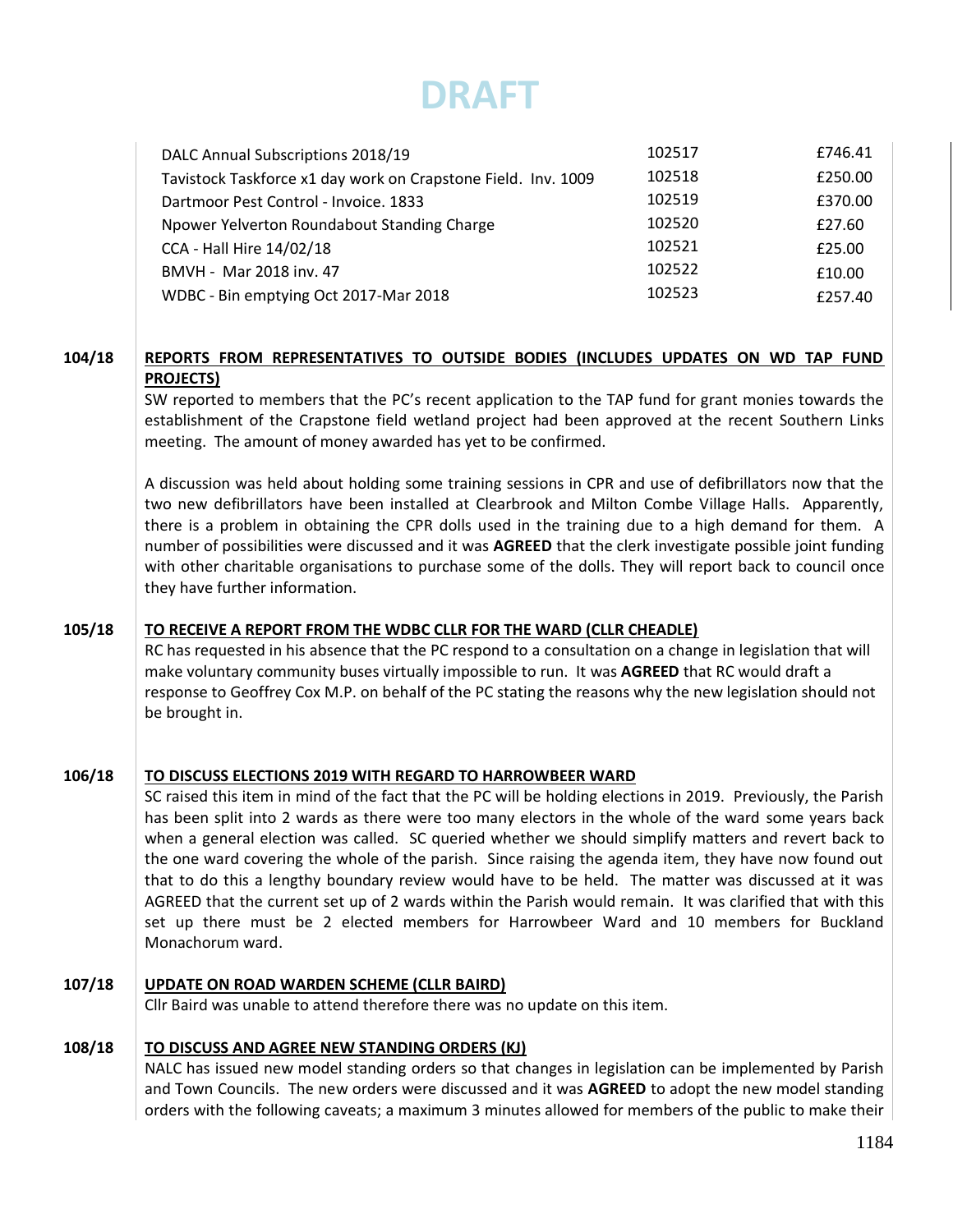case and a total of 10 minutes allowed for each public part of the meeting, (to be held at the start of each meeting).

**109/18 TO DISCUSS PROCEDURE FOR ANNUAL ELECTION OF CHAIRMAN AND VICE-CHAIRMAN**

> The process on how both the Chairman and Vice Chair are elected was discussed. It was **AGREED** that for this year only the clerk will ask for expressions of interest for those members that wish to sit as Vice-Chairperson for the 2018/19 year, in time for the matter to be voted on at the May meeting. In future years, the clerk will email all Councillors during February to ask for expressions of interest for Vice-Chairperson, again the matter will be voted upon at the May meeting. The target set is that no person will be Chair or Vice-chair person more than twice in a two-year period.

> In the event that there are no expressions of interest the outgoing Chairperson will nominate both the next Vice Chair.

### **110/18 TO DISCUSS POSSIBILITY OF THE INSTALLATION OF A LAMP POST OUTSIDE ST ANDREW'S SCHOOL, BUCKLAND MONACHORUM (Cllr Fowler)**

MF is awaiting some prices for the lamp post and will report back to the PC shortly. In the mean-time the clerk will check to see if the PC can pay for a lamp post under the legislation the PC is governed by.

**111/18 BMPC COMMUNICATIONS (NEWSLETTERS, SOCIAL MEDIA, PRESS ARTICLES)**

> The clerk asked Cllrs for photos of the two defibrillators that have been installed at the Village Halls in both Clearbrook and Milton Combe. Once they have received them they will be forwarded to RC for inclusion in the next edition of Moorlinks magazine to advertise their presence.

#### **112/18 HIGHWAY MATTERS AND REPORTS OF MINOR REPAIRS**

It was reported that Devon County Highways have now filled in the bad pot holes close to the Dartmoor Diner on the A386.

#### **113/18 REPORT ON PARISH PATHS (P3) AND OTHER FOOTPATH MATTERS**

SW reported that a large amount of mud has had to be cleared out from the drain on Footpath 19. It was **AGREED** that the PC would pay for the clearance.

## **114/18 GENERAL PURPOSES**

## **a) Cemetery:**

**Interments and Memorial Work:** There have been no interments since the last meeting. the clerk reported that there is still a back log of memorial applications that they will start processing after a couple of weeks. Unfortunately, the PC's annual return has had to take precedence and will do so for another couple of weeks.

A complicated transfer of grave ownership has now been completed following a lengthy process.

**b) Pest Control Update:** The mole works in the play park and cemetery have now been completed. The ant bait stations placed incorrectly in the closed churchyard by the Pest Control Company have still not been moved to their correct locations. The PC has also been incorrectly billed a number of times by the company. The clerk will follow this up with the pest controller again, but if